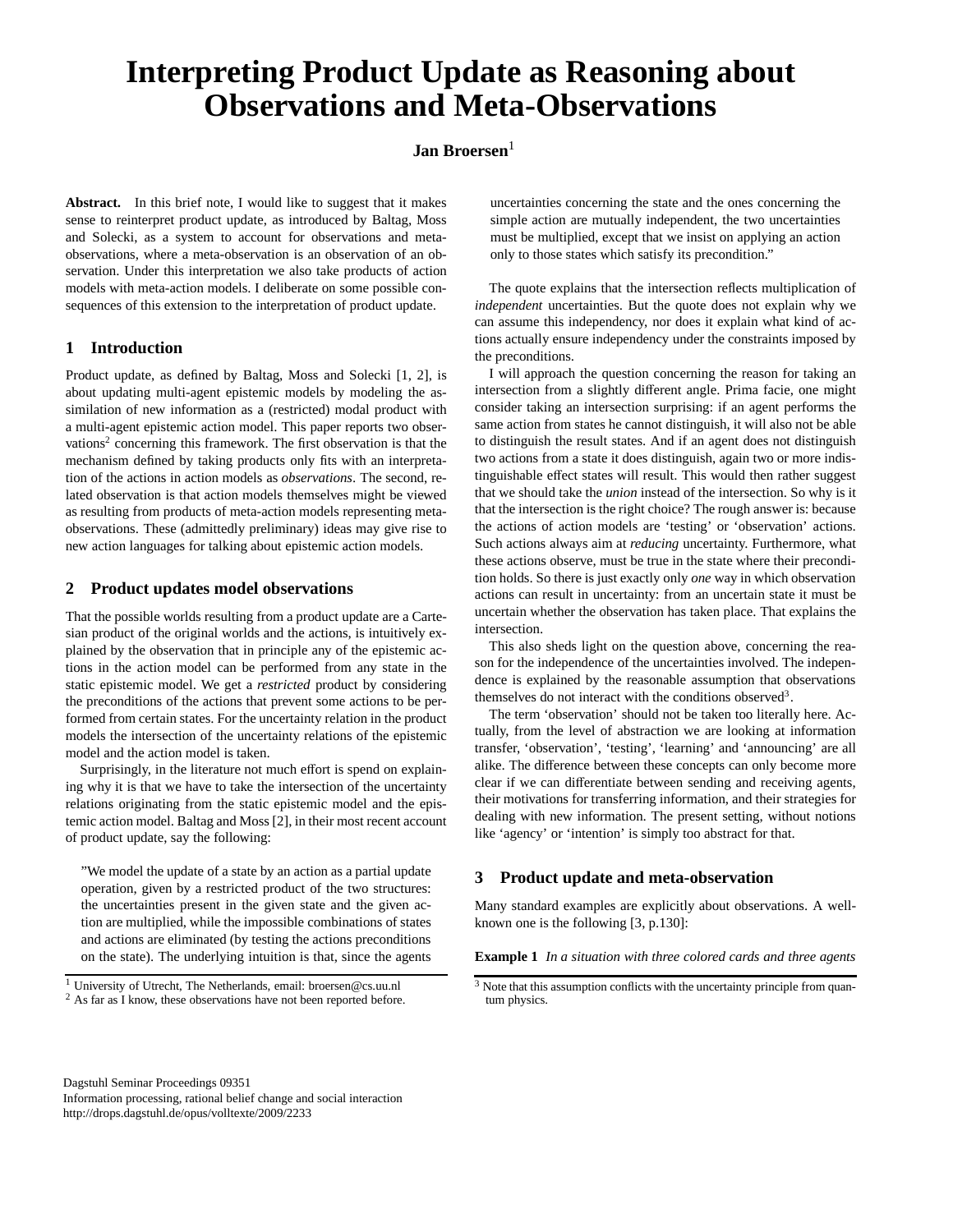*knowing their own card, agent 1 publicly observes a card of agent 3 (for instance, because 3 shows it to him).*

The action model distinguishes three different observations: '1 observes 3 has red' (1 : *r*@3), '1 observes 3 has white' (1 : *w*@3) and '1 observes 3 has blue' (1 : *b*@3). Agent 1 and 3 distinguish these actions, agent 2 does not. Below are the pictures for the static initial epistemic model, the action model, and the product model.



**Figure 1.** Agent 1 publicly observes agent 3's card

Now note that the description of example 1 also says that the observation itself is publicly observed. This is the first sign that something like 'meta'-observations are relevant for the example. In the following we will suggest that these meta-observations can be modeled as action models themselves. We will refer to these models as 'meta-action models'.

But now let us first extend the above example in order to make more clear what we mean.

**Example 2** *Agent 3 has left the table, leaving his card on the table. After coming back he suspects that 1 has taken a look at his card, which, in fact is indeed what happened, and it happened publicly. Agent 3 publicly announces his suspicion.*

Figure 2 gives the right product model resulting from taking the product with the appropriate action model for this example. The model contains both the epistemic model of the initial situation and the epistemic model resulting from the previous example, and agent 3 hesitates between these two models. But what is the action model that produces this product model? Of course, it is not too difficult to find the right action model. However, below we show we can decompose this problem into two problems: finding the appropriate action model and finding the appropriate meta-action model.

It is rather clear that in this example there are at least two levels of observation. First there is the level where individual agents get to know the results of the card showing action. This level is exactly



**Figure 2.** Agent 3 suspects agent 1 has seen his card

the same as in the first example. Therefore, in figure 3, that gives the action models for the observation and the meta-observation levels, the observation level action model is the same as the one in figure 1 for the first example (with the exception of the non-connected 'skip' world, which we discuss later). Indeed, we might say that the only difference between the two examples is on the level of metaobservations: in the first the meta-observation is like a public announcement, and in the second the meta-observation action model contains at least two meta-observation actions '3 observes that 1 takes a look at 3's cards' and '3 observes that 1 observes nothing'. Agent 3 does not distinguish between these actions (because he does not know whether the looking action actually took place). But agents 1 and 2 can distinguish between the two. Note that this meta-level action model models the suspicion of agent 3 as the hesitation about whether or not some observation has taken place on the observation level. Maybe the hesitation and suspicion originates from agent 3 not being sure whether or not he saw that agent 1 was taking a look at his card. Also note that the meta-level contains a third action: the meta-action of agent 3 not meta-observing anything at all ('skip'). To make the view using meta-levels of observation work, for all agents in the system we have to add such 'non-observation/skip' actions at any level and meta-level. Note that in the meta-level action model of figure 3, I only give the non-action for agent 3. Actually, to prevent the picture from being flooded by states that are inessential for explaining the idea I do not give any of the meta-level observation actions of agents other than agent 3. This is why the figure says 'etc.' in the meta-level action model. In particular, as long as at the direct meta-level there is no uncertainty about inaction, the non-actions can be neglected. For instance, note that using the observation action model of figure 3 in stead of the one in figure 1 to solve the first example, does not make a difference. In particular, if we stick to the original set-up, with only one level of action models, adding a nonobservation action to the action model does not make a difference as long as there are no uncertainty relations linking it to other actions. Finally, note that the product model resulting from the product of the observation model and the meta-observation model, when multiplied with the static epistemic model, yields the product model of figure 2, as required.

Now, what are the preconditions for the actions in this metaobservation action model? And how exactly do we define the product of the meta-observation model and the observation model? The preconditions for the meta-observations are straightforward. Just like for the observation action models they just say that we can only observe what is actually true. For the action 'observing nothing' this